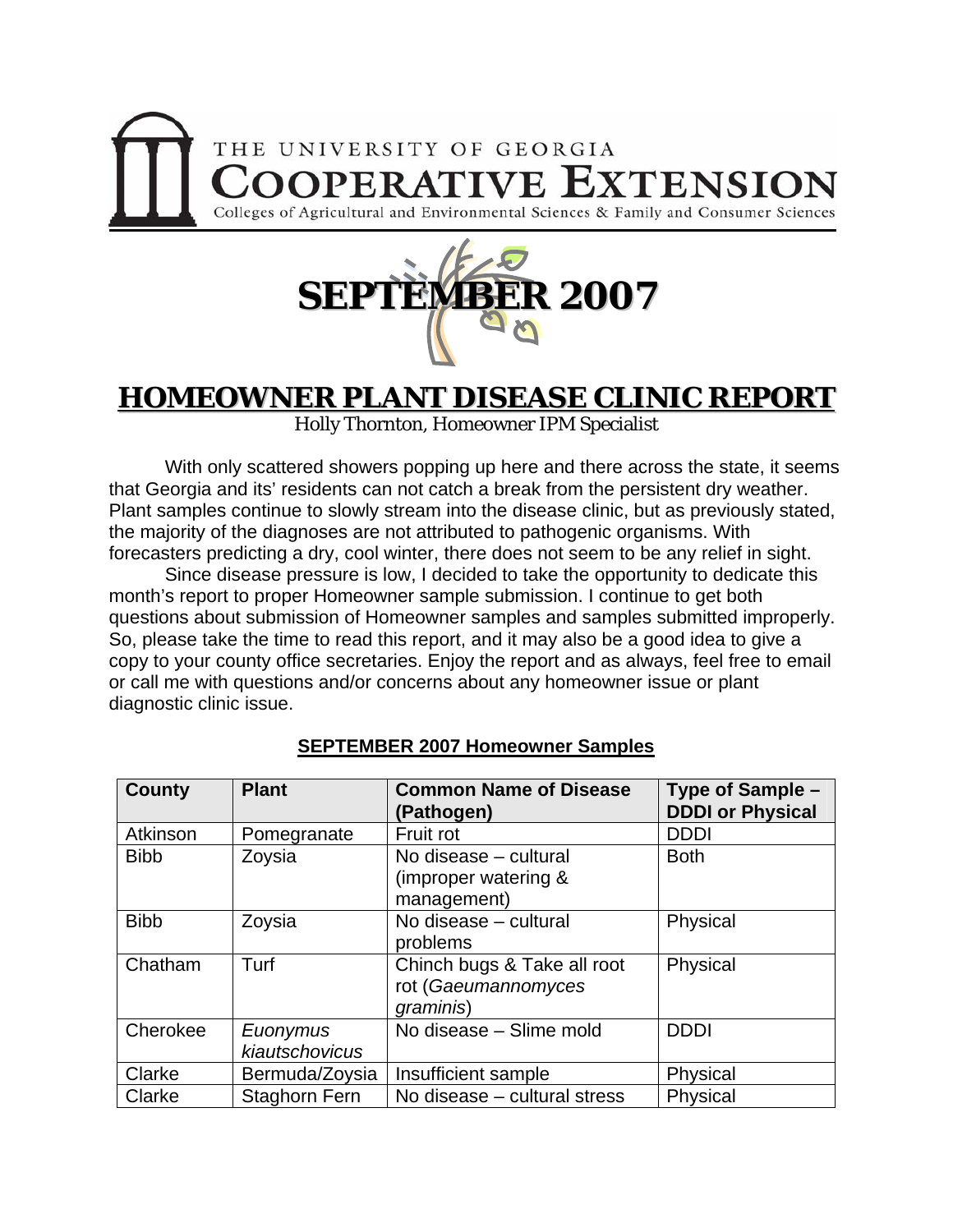| <b>County</b> | <b>Plant</b>                                       | <b>Common Name of Disease</b><br>(Pathogen)                                                 | Type of Sample -<br><b>DDDI or Physical</b> |
|---------------|----------------------------------------------------|---------------------------------------------------------------------------------------------|---------------------------------------------|
|               |                                                    | (improper care)                                                                             |                                             |
| Cobb          | Magnolia                                           | No disease                                                                                  | Physical                                    |
| Cobb          | Zoysia                                             | Large patch (Rhizoctonia<br>solani) & Root rot (Pythium<br>sp.)                             | Physical                                    |
| Columbia      | Oak (Blue<br>Japanese)                             | Chestnut blight (Endothiella<br>sp. canker)                                                 | Physical                                    |
| Coweta        | Various plants                                     | No disease - transplant shock<br>& cultural                                                 | <b>DDDI</b>                                 |
| <b>DeKalb</b> | St. Augustine                                      | Take all root rot (G. graminis)                                                             | <b>Both</b>                                 |
| <b>Dooly</b>  | St. Augustine                                      | Take all root rot (G. graminis),<br>Large patch (R. solani), & root<br>rot (Pythium sp.)    | Physical                                    |
| <b>Dooly</b>  | Centipede                                          | Possible Fairy ring (clamp<br>connection mycelia found)                                     | Physical                                    |
| Dooly         | Centipede                                          | Take all root rot (G. graminis)                                                             | Physical                                    |
| Dougherty     | <b>Grancy Gray</b><br><b>Beard</b><br>(Fringetree) | Bacterial slime flux/wetwood                                                                | <b>DDDI</b>                                 |
| Dougherty     | Decaying Wood                                      | No disease - Slime mold<br>(Stemonitis)                                                     | <b>DDDI</b>                                 |
| Dougherty     | <b>Indian</b><br>Hawthorne                         | Unable to determine (cultural<br>problems – improper planting)                              | Physical                                    |
| Evans         | Fig                                                | No disease - Environmental &<br>nutritional stresses                                        | Physical                                    |
| Fayette       | St. Augustine                                      | Take all root rot (G. graminis)                                                             | Physical                                    |
| Fayette       | St. Augustine                                      | Chinch bug, Take all root rot<br>(G. graminis), & cultural                                  | Physical                                    |
| Fayette       | Poplar tree                                        | Leaf spot                                                                                   | <b>DDDI</b>                                 |
| Floyd         | Centipede                                          | Take all root rot (G. graminis)<br>& cultural (very dry, thatch,<br>heavy, compacted soils) | Physical                                    |
| Forsyth       | Fig                                                | Borers (possible Ambrosia<br>beetles)                                                       | <b>DDDI</b>                                 |
| Franklin      | Zoysia                                             | Take all root rot (G. graminis)                                                             | Physical                                    |
| Grady         | Hydrangea                                          | No disease – possible insect<br>damage                                                      | Physical                                    |
| Grady         | Hydrangea                                          | Possible Cercospora leaf spot                                                               | <b>DDDI</b>                                 |
| Grady         | Rose                                               | Environmental stress (drought<br>& heat) & possible Cercospora<br>leaf spot                 | <b>DDDI</b>                                 |
| Gwinnett      | Centipede                                          | Possible Fairy ring (clamp<br>connection mycelium present)<br>& cultural (heavy, compacted, | Physical                                    |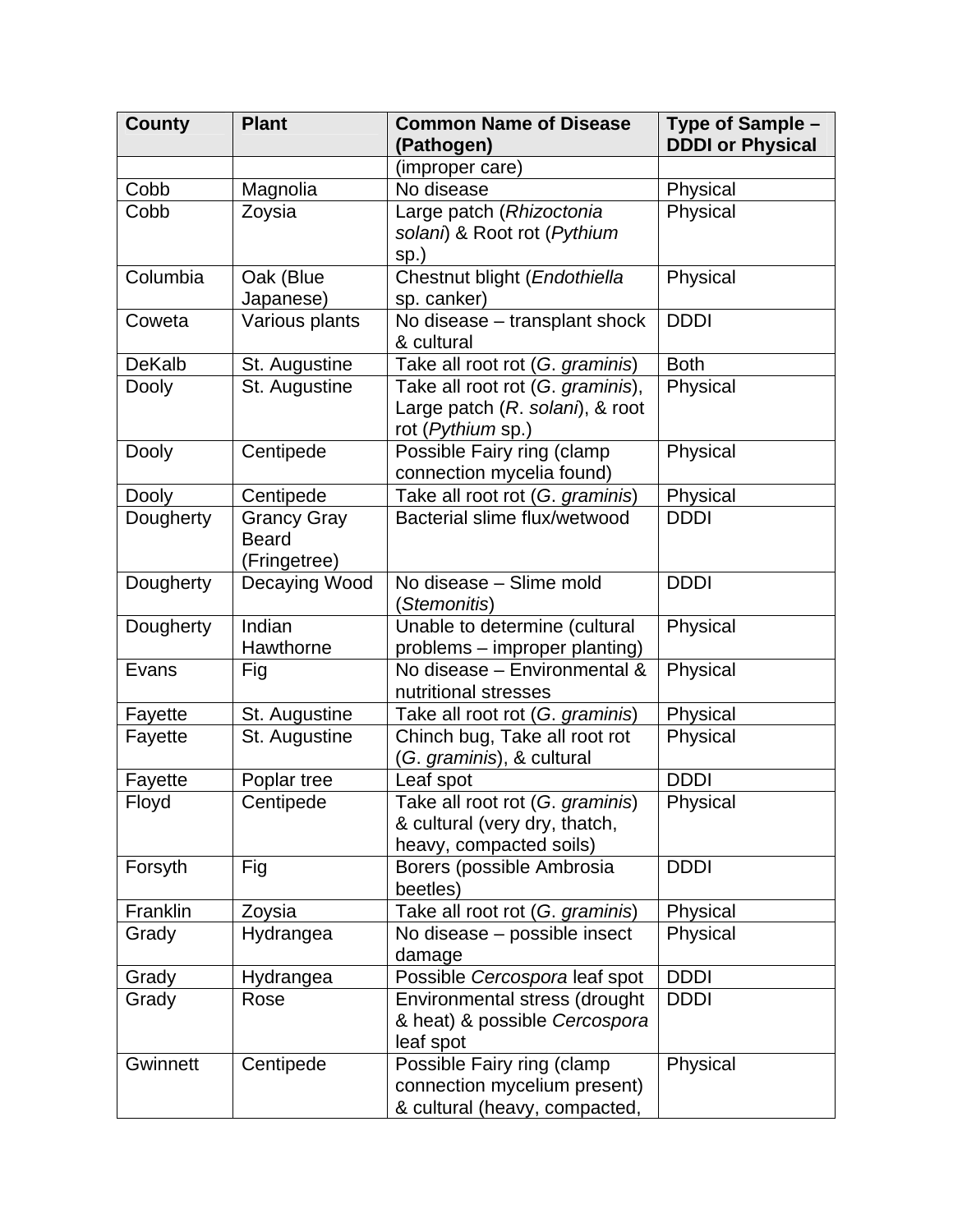| <b>County</b>   | <b>Plant</b>              | <b>Common Name of Disease</b><br>(Pathogen)                                                  | Type of Sample -<br><b>DDDI or Physical</b> |
|-----------------|---------------------------|----------------------------------------------------------------------------------------------|---------------------------------------------|
|                 |                           | clay soils)                                                                                  |                                             |
| Gwinnett        | Viburnum                  | Possible root rot or drought<br>stress                                                       | <b>DDDI</b>                                 |
| Gwinnett        | Chamaecyparis<br>pisifera | Unable to determine (possible<br>root rot)                                                   | <b>DDDI</b>                                 |
| Henry           | Spirea & pine             | Cultural problems - incorrect<br>watering                                                    | <b>Both</b>                                 |
| Jefferson       | Bermuda grass             | No disease - cultural<br>(compacted dry soils)                                               | Physical                                    |
| Jefferson       | <b>Apple Tree</b>         | Possible Bot canker<br>(Botryosphaeria sp.)                                                  | <b>DDDI</b>                                 |
| <b>Jenkins</b>  | Swamp<br>Chestnut         | No disease - scorch                                                                          | <b>DDDI</b>                                 |
| Lee             | Water oaks                | Possible root rot &<br>compounded stresses<br>(lightning)                                    | <b>DDDI</b>                                 |
| Lee             | Oak                       | Canker (Nectria sp.)                                                                         | <b>DDDI</b>                                 |
| Lee             | St. Augustine             | Unable to determine                                                                          | <b>DDDI</b>                                 |
| Madison         | <b>Blueberry</b>          | No disease - Environmental<br>stresses (cold damage &<br>drought)                            | Physical                                    |
| Morgan          | Zoysia                    | No disease - Cultural                                                                        | <b>DDDI</b>                                 |
| <b>Newton</b>   | Yew                       | Unable to determine (possible<br>insect damage & sooty mold)                                 | <b>DDDI</b>                                 |
| Newton          | Pomegranate               | Possible heart rot (Alternaria<br>$sp.$ )                                                    | <b>DDDI</b>                                 |
| Oconee          | Leucothoe<br>axillaris    | No disease - Environmental<br>$damage - heat & drought;$<br>Powdery mildew                   | Physical                                    |
| Rabun           | Oak                       | Compounded stresses                                                                          | Physical                                    |
| <b>Schley</b>   | Mushroom                  | Possible Fuligo septica                                                                      | <b>DDDI</b>                                 |
| <b>Stephens</b> | St. Augustine             | Take all rot rot (G. graminis) &<br>Chinch bugs                                              | Physical                                    |
| Ware            | Turf                      | Take all root rot (G. graminis)                                                              | Physical                                    |
| Ware            | Turf                      | Immature chinch bugs &<br>cultural (Curvularia)                                              | Physical                                    |
| Ware            | Turf                      | Take all root rot (G. graminis)                                                              | Physical                                    |
| Ware            | Turf                      | Chinch bugs, Take all root rot<br>(G. graminis), & Cultural<br>(improper mowing & thatch)    | Physical                                    |
| Ware            | Turf                      | Large Patch (R. solani), Take<br>all root rot (G. graminis), &<br>Cultural (improper mowing) | Physical                                    |
| Ware            | Turf                      | No disease - Cultural                                                                        | Physical                                    |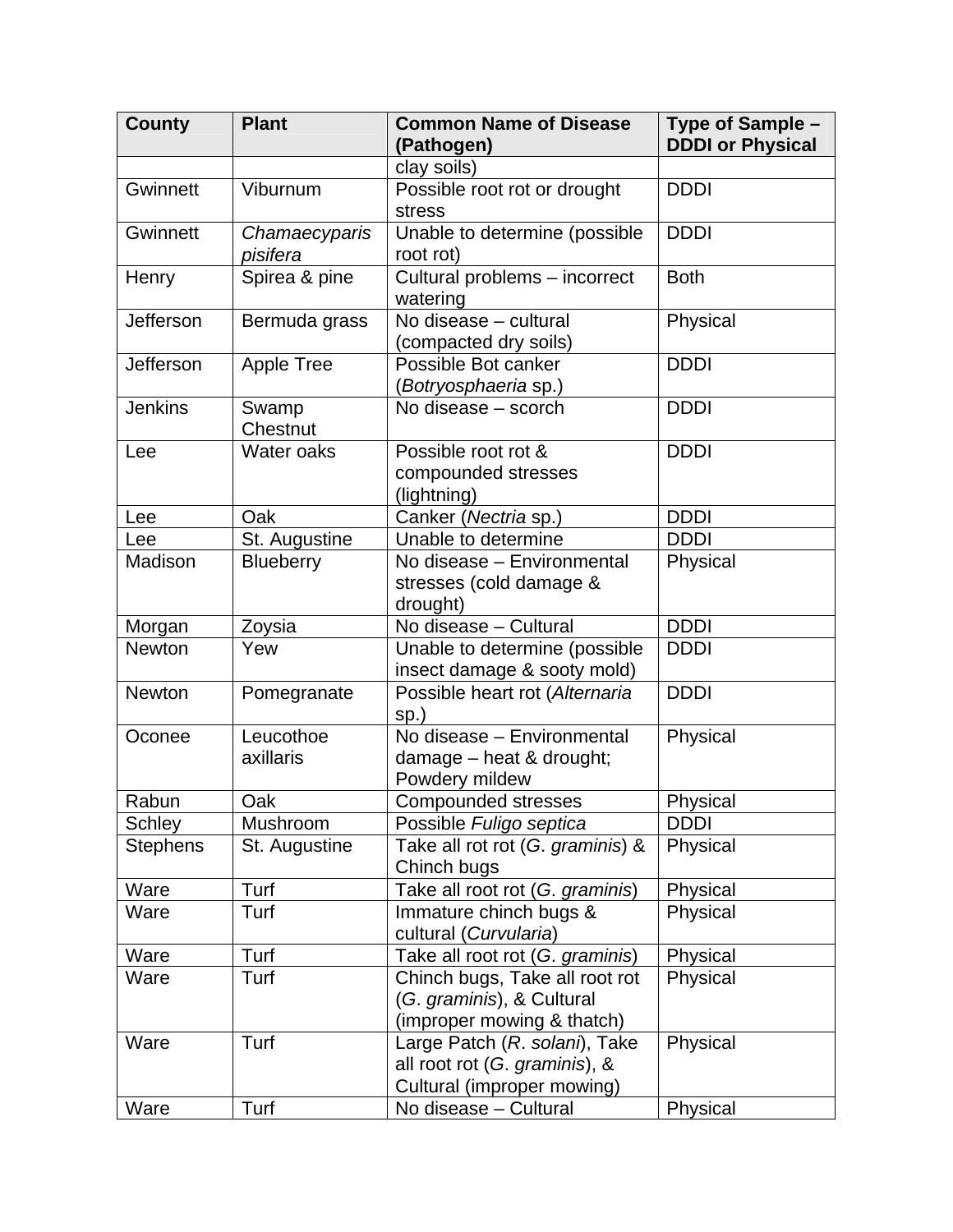| <b>County</b>                                      | <b>Plant</b>  | <b>Common Name of Disease</b><br>(Pathogen) | Type of Sample -<br><b>DDDI or Physical</b> |  |
|----------------------------------------------------|---------------|---------------------------------------------|---------------------------------------------|--|
|                                                    |               | (improper mowing & thatch)                  |                                             |  |
| Ware                                               | Turf          | Take all root rot (G. graminis)             | Physical                                    |  |
| Ware                                               | St. Augustine | Take all root rot (G. graminis)             | Physical                                    |  |
| Webster                                            | Rose          | No disease - Environmental                  | <b>Both</b>                                 |  |
|                                                    |               | stress (scorch)                             |                                             |  |
| Total Samples (late-August to late-September) = 54 |               |                                             |                                             |  |

# **HOMEOWNER SAMPLE SUBMISSION**

 Hopefully by the end of this report, you will have homeowner sample submission mastered. Starting Fall 2006, the Homeowner IPM Clinic reopened after being closed for nearly a year. The reopening of the clinic coincided with me being hired as **BOTH** the Homeowner IPM specialist **AND** the general diagnostician for various plant samples (see below). As of January 1, 2007, the method in which homeowner plant disease samples were submitted to the diagnostic clinic changed. This was due to several factors, two of which include: 1) a better tracking system for homeowner samples by submitting the samples online **prior** to shipment through the DDDI system, and 2) quicker turnaround time for both homeowner and commercial samples that are diagnosed in the Athens clinic (see below).

 I will provide a step-by-step process by which to submit physical HOMEOWNER plant disease samples. Please keep a copy of this handy in your local offices. Please give a copy to your county secretaries if they submit samples, so they will know the process. If there are additional questions or areas that I neglect to address, please feel free to call or email me.

I am responsible for the diagnosis of all the following samples. For commercial plant samples, I diagnose the problem and the commercial specialist for that particular plant/commodity provides the recommendation. Therefore, if you are waiting on a recommendation, please contact the specialist responsible for that particular sample (listed below):

- o ALL HOMEOWNER samples (specialist: Holly Thornton)
- 
- 
- 
- 
- $\circ$  Urban ornamental landscapes
- 
- 
- 
- o Mushrooms & wood rots (specialist: Holly Thornton)
- o Commercial fruit (specialist: Dr. Phil Brannen) o Commercial ornamentals (specialist: Dr. Jean Williams-Woodward)<br>  $\circ$  Commercial turf (specialist: Dr. Alfredo Martinez) (specialist: Dr. Alfredo Martinez) o Commercial forestry (specialist: Dr. Jean Williams-Woodward)<br>o Urban ornamental landscapes (specialist: Holly Thornton) o Small grains (specialist: Dr. Alfredo Martinez) o Legume forages (specialist: Dr. Jean Williams-Woodward) o Christmas trees (specialist: Dr. Jean Williams-Woodward)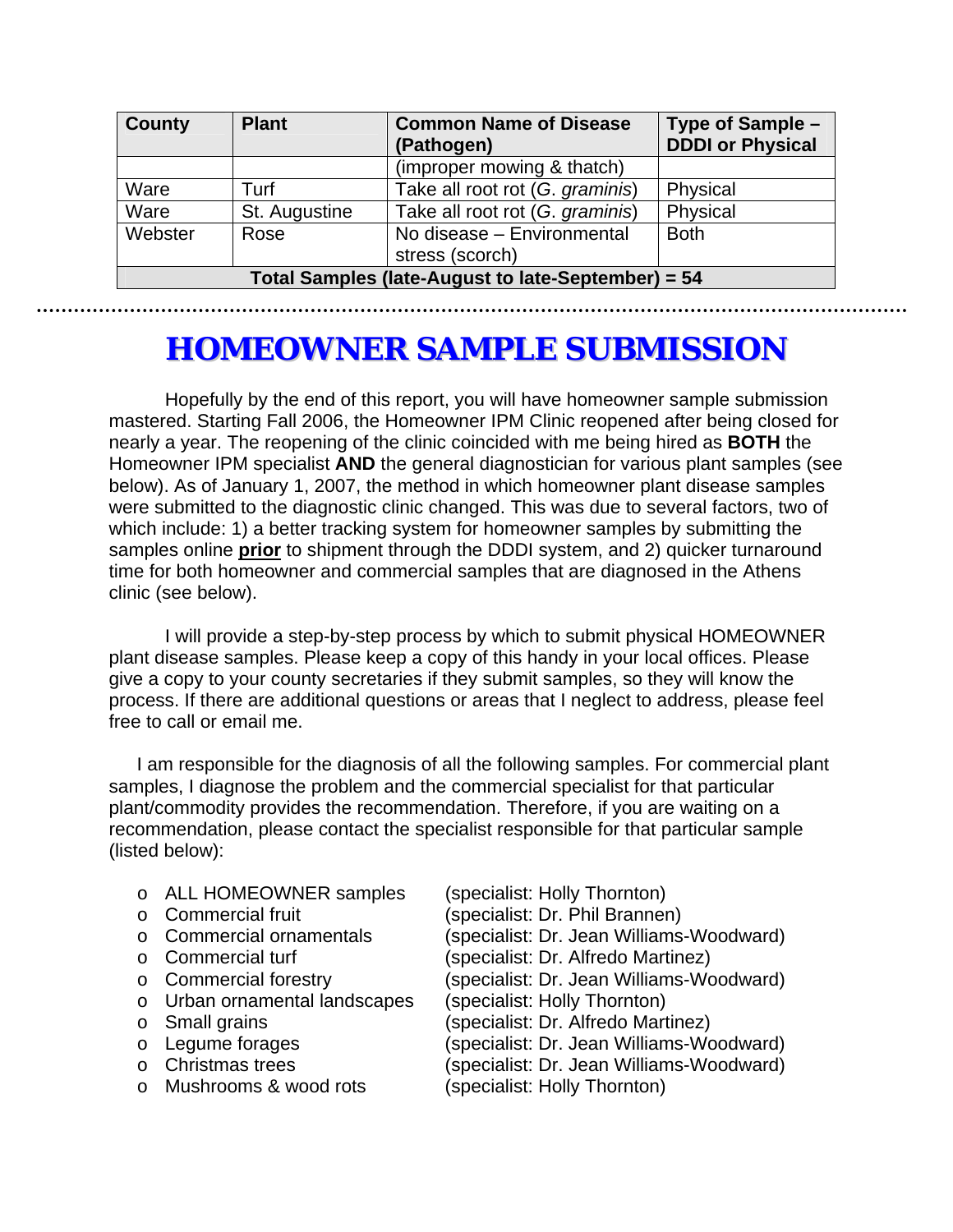#### IF THE SAMPLE IS **NOT** LISTED HERE, THEN IT LIKELY GOES TO THE **TIFTON DIAGOSTIC CLINIC.**

As you can see, I am responsible for the diagnoses of a large number and variety of samples. I try to diagnose them as quickly as possible so that either I or the specific commercial specialist can provide the recommendation as timely as possible. This is why PROPER sample submission is vital!!!

### **HOW TO SUBMIT A PHYSICAL HOMEOWNER SAMPLE:**

- 1) Have the homeowner fill out the NEW homeowner form. (This form is very similar to the old form used). You can acquire one of these forms by **emailing me**.
- 2) Log onto the DDDI (distance diagnostics through digital imaging) system. If you do not have a username & password, then click 'Request an Account'.
- 3) Once logged onto the system, click on the 'Plant Pathology' category, located in the left sidebar (gray background). It is the last option under the 'Submit a Sample' section.



- **Search for Samples**
- $\bullet$  Freetext
- 
- **Digital Samples I Submitted**<br>4) Then click the 'Digital and Physical Plant Pathology Homeowner' option shown below (circled in red).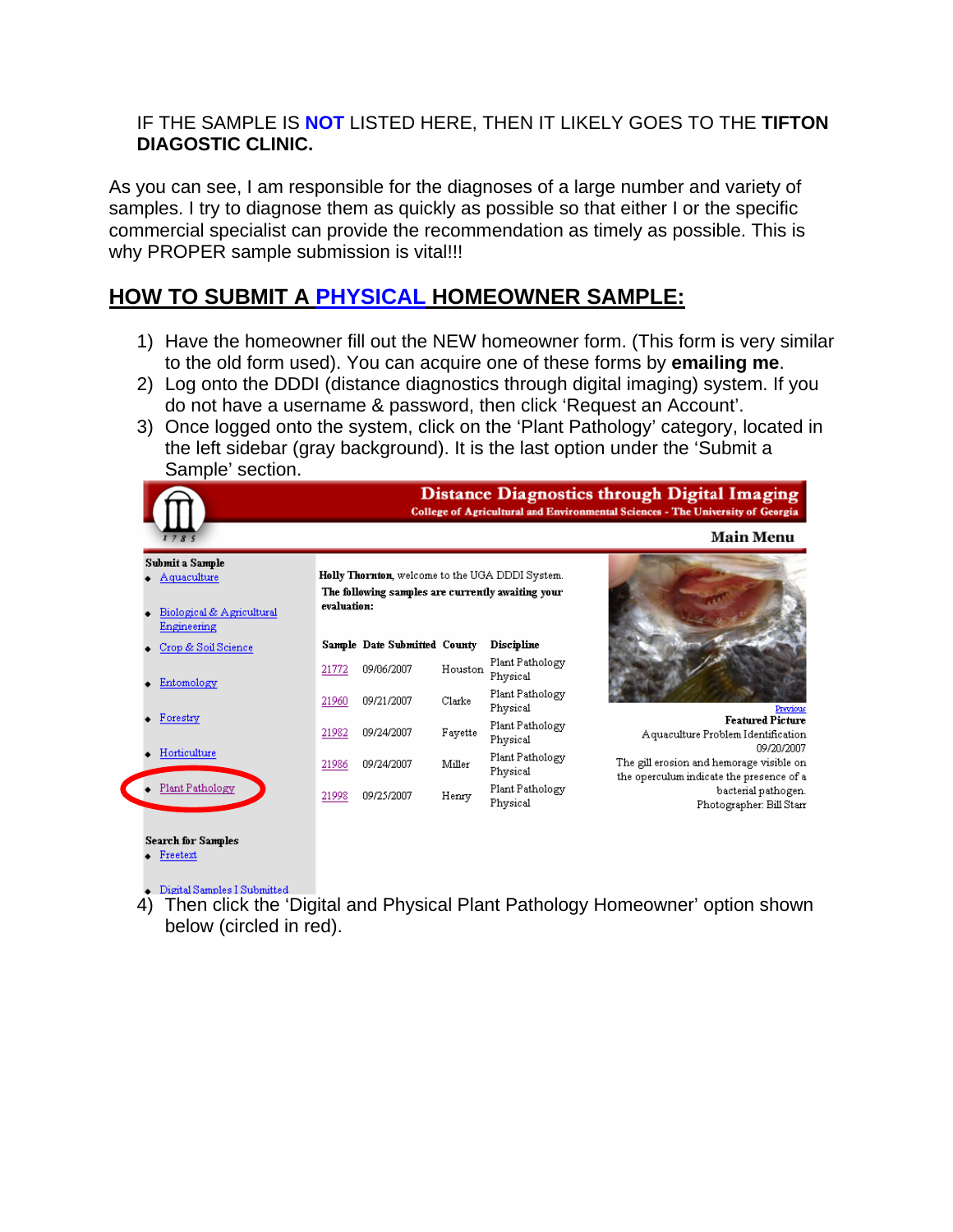

- 5) Next, simply type the information that was filled out on the physical Homeowner form by the homeowner into the appropriate places. The first screen will be 'Client information'. The next screen will be identical to physical form.
- 6) Fill out the information regarding the plant sample in question (all questions in red must be filled out). It is important to click whether the sample being submitted is:
	- a. Digital only
	- b. Physical only
	- c. Digital and physical
- 7) As you will notice, this is the same process you would have to complete to submit a DIGITAL IMAGE. **Therefore, the process up to this point is the same for a digital sample as it is for a physical sample**.
- 8) If you have pictures to include (for example, if this is a 'digital & physical' sample), then you can upload your pictures from your computer or disk.
- 9) Once all the appropriate information is typed into the online form, click submit. This will generate a sample number and send me an email indicating that a physical sample has been submitted. If you look at the image above, you can see pending samples (**orange bracket**).
- 10) Print the form that is generated (you may want to print 2 copies one to keep in the office).
- 11) **This is the form that is sent in with the physical homeowner plant sample.** If the form printed out does not have a five digit sample number, then it is NOT the correct form.
- 12) Place the form in an envelope.
- 13) Starting January 1, 2007, there is now a **\$10 PROCESSING FEE** for ALL PHYSICAL HOMEOWNER SAMPLES. Please make the check payable to **'Plant Disease Clinic'** and place the check in the envelope with the typed/printed submission form. **THE PAYMENT IS TO BE SENT IN WITH THE SAMPLE.** We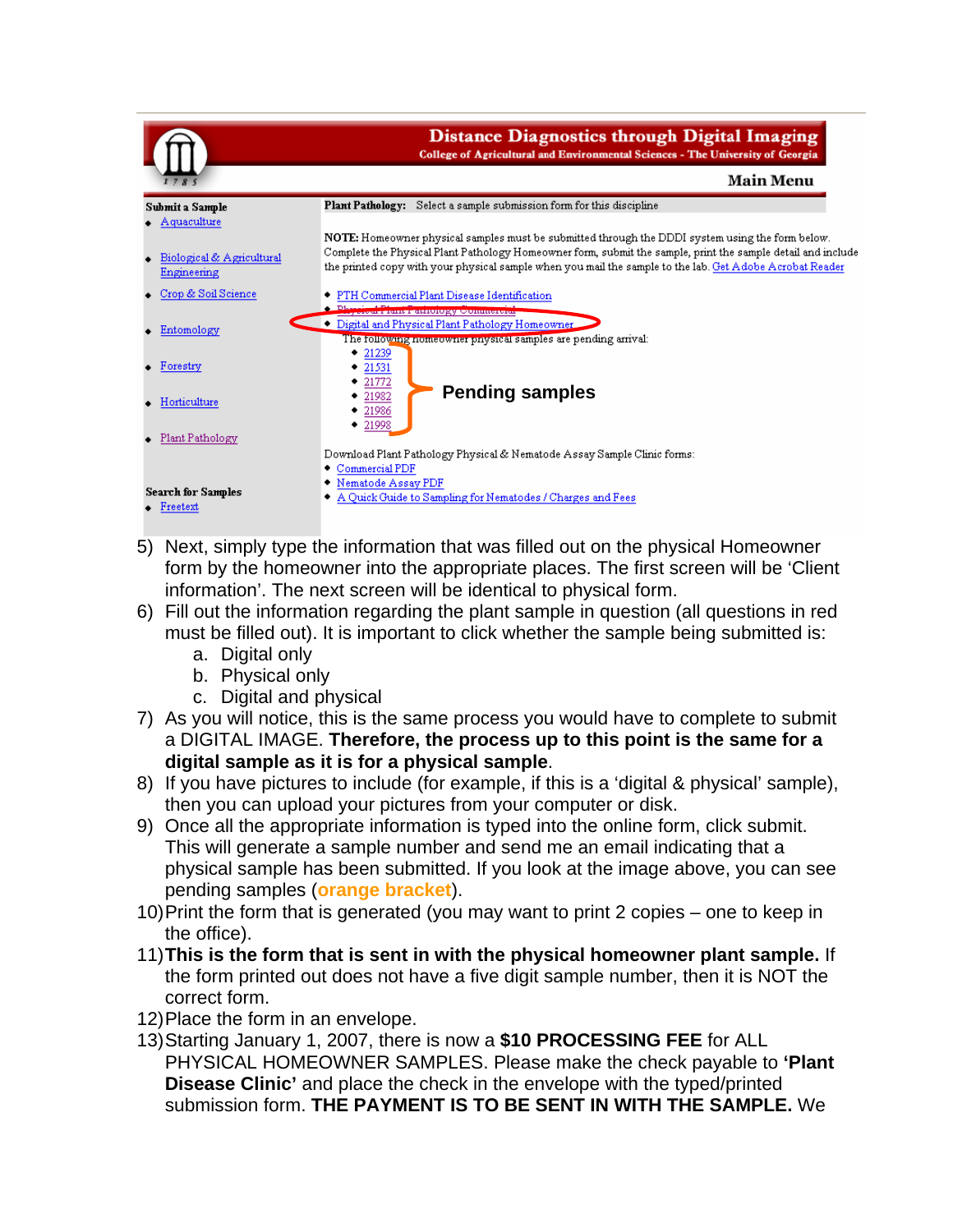do not send an invoice after the sample is processed. We expect payment along with the sample.

14) Therefore, please be sure that the sample submission form and the check/payment are kept separately from the plant sample, so that they do not get wet or damaged. I suggest placing both the form and the payment in an envelope and possibly in a Ziploc bag.

### **HOW TO PACKAGE A PLANT DISEASE SAMPLE:**



 **THIS IS A PROPERLY PACKAGED TURF SAMPLE.**

The turf is wrapped in newspaper, which helps absorb any additional moisture in the sample AND the correct form is submitted along with payment. The form & payment was kept separately from the sample so it did not get wet or damaged.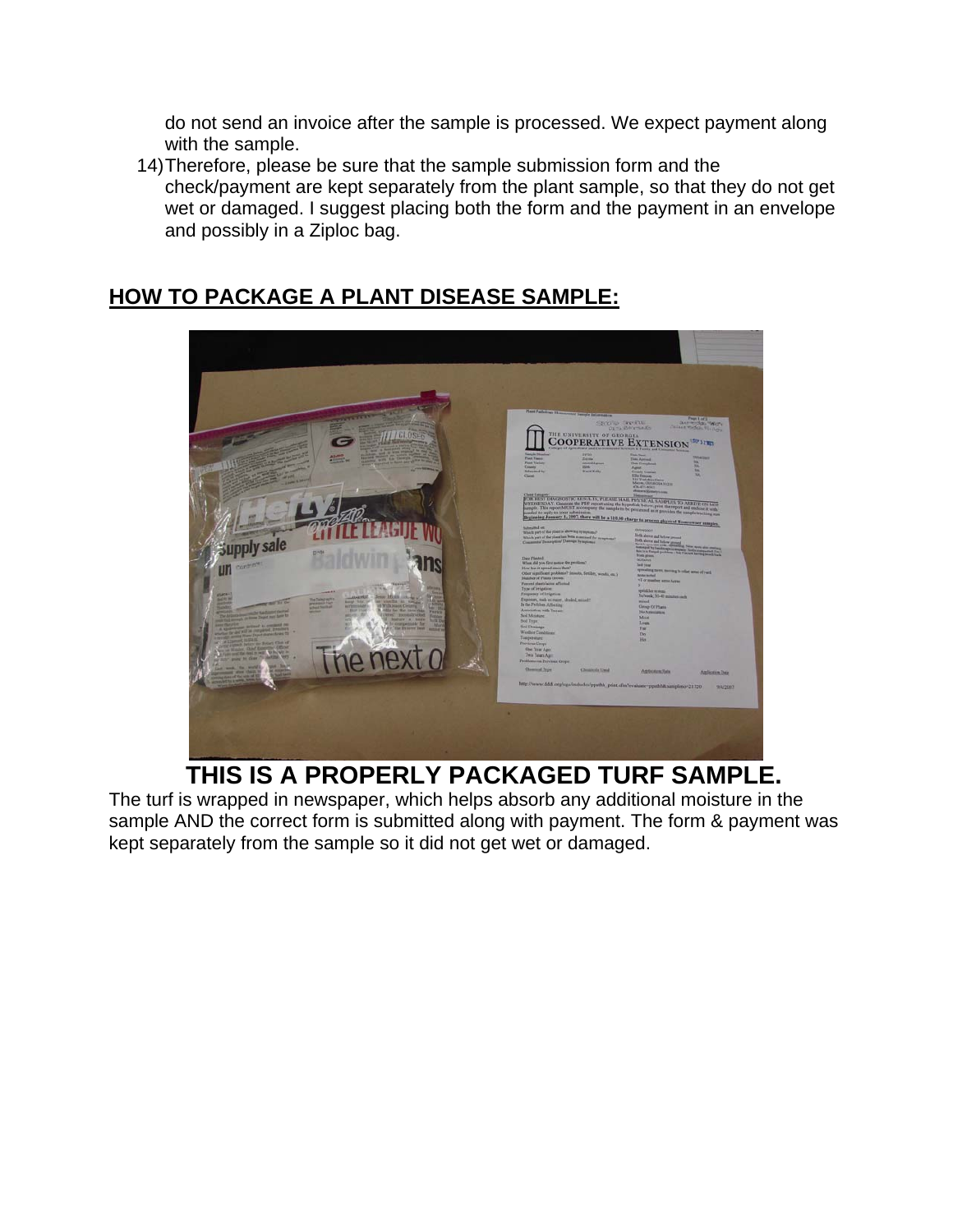

### **THIS IS NOT A PROPERLY PACKAGED TURF SAMPLE.**

- 1) The sample was not submitted properly online through the DDDI system.
- 2) The sample submission form is the incorrect form there is no sample number.
- 3) The sample submission form is not separately from the sample.
- 4) The form was not completely filled out.
- 5) There was NO payment with the sample.

A diagnosis and recommendation given will reflect BOTH the quality of the sample and the amount of information provided.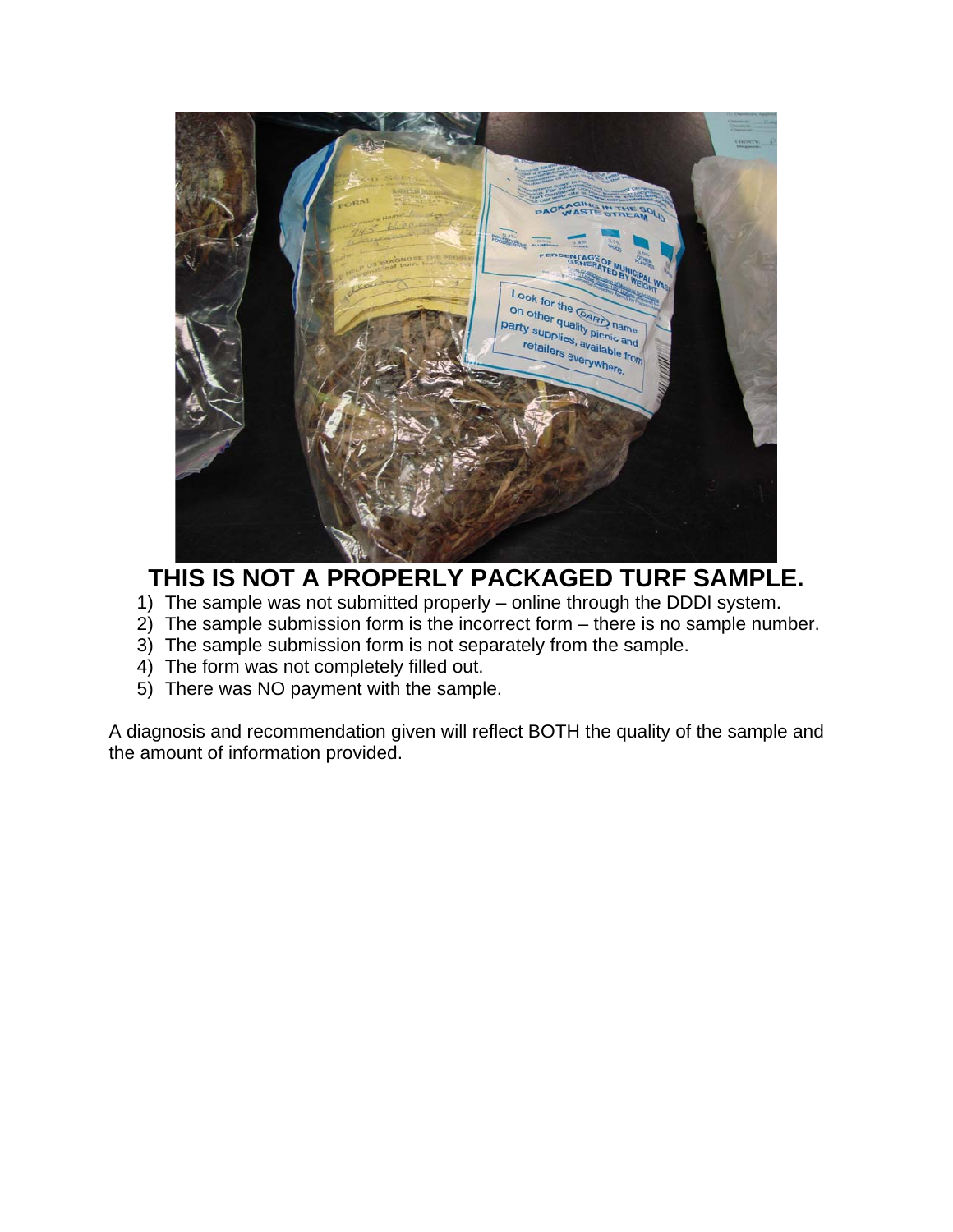

**A properly submitted and packaged sample!** 



**An improperly submitted & packaged sample!**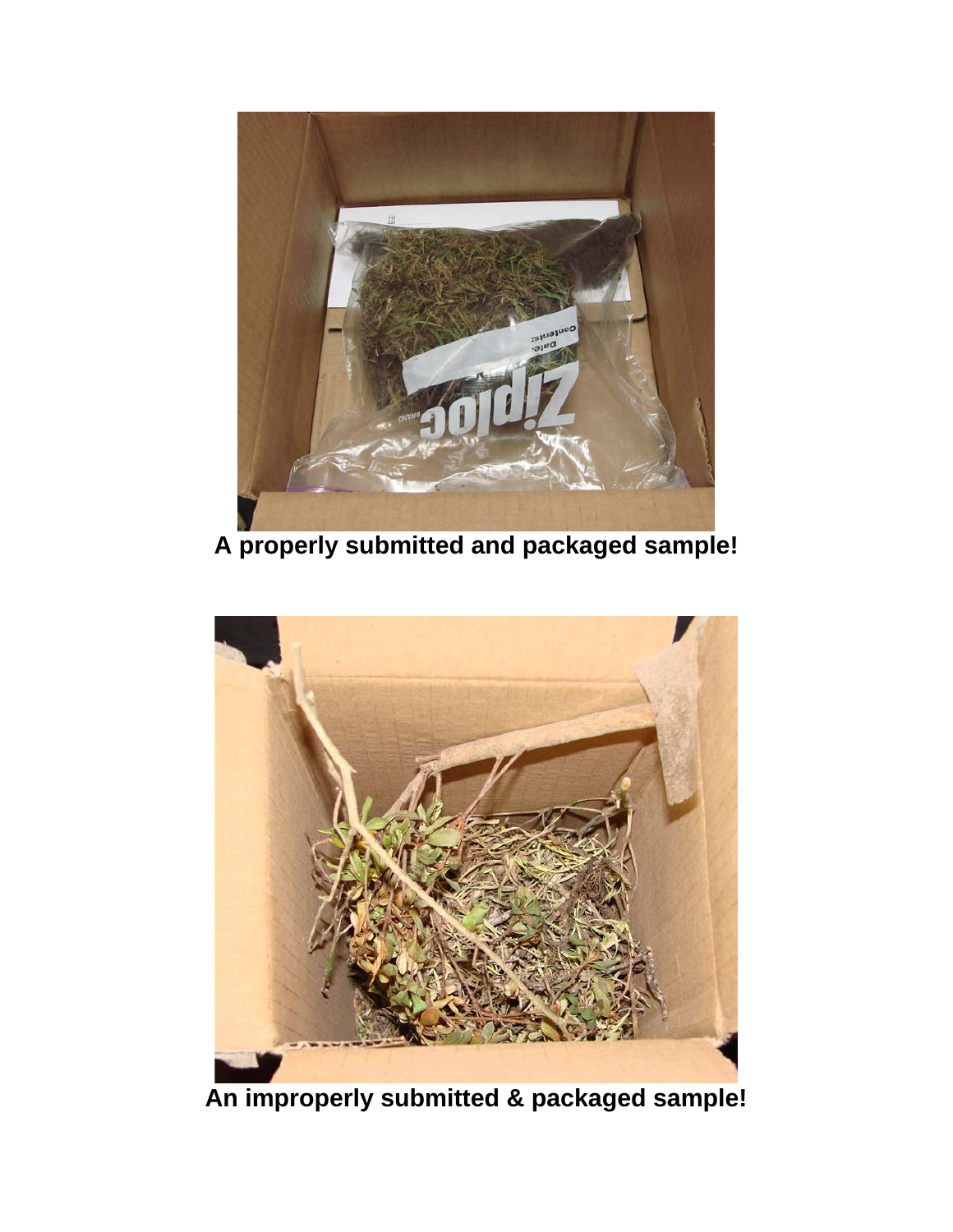- 1) The sample was not submitted properly online through the DDDI system.
- 2) The samples are not properly packaged in sealed bags so that the soil from the turf did not get on the other sample and also to ensure the sample does not dry out.
- 3) There was no payment with either sample.

We provide a detailed description of how to properly package a sample on our webpage, so I will not repeat the whole process here. Please visit our clinic homepage for further instructions: [http://plantpath.caes.uga.edu/extension/howtosubmit.html.](http://plantpath.caes.uga.edu/extension/howtosubmit.html)

### **TIPS:**

- o Place the sample in a sealable bag (Ziploc). This will help to keep the sample fresh.
- o **Ship samples early in the week**. This will ensure that they don't sit in a UGA mailroom over the weekend. If you get a sample on a Friday, place the sample in a sealable bag in the fridge until Monday.
- o Send DYING TISSUE. This means both live and dead/dying tissue. Try to get a sample the shows the margin of live and dead tissue (see below). If you send completely dead tissue, we will likely tell you 'unable to diagnose' or 'to dry/dead to diagnose' and you will have to collect an additional sample.



o If submitting root tissue, place the root ball or roots in a separate bag (if possible) or separate the soil/root material from the foliage/plant material.